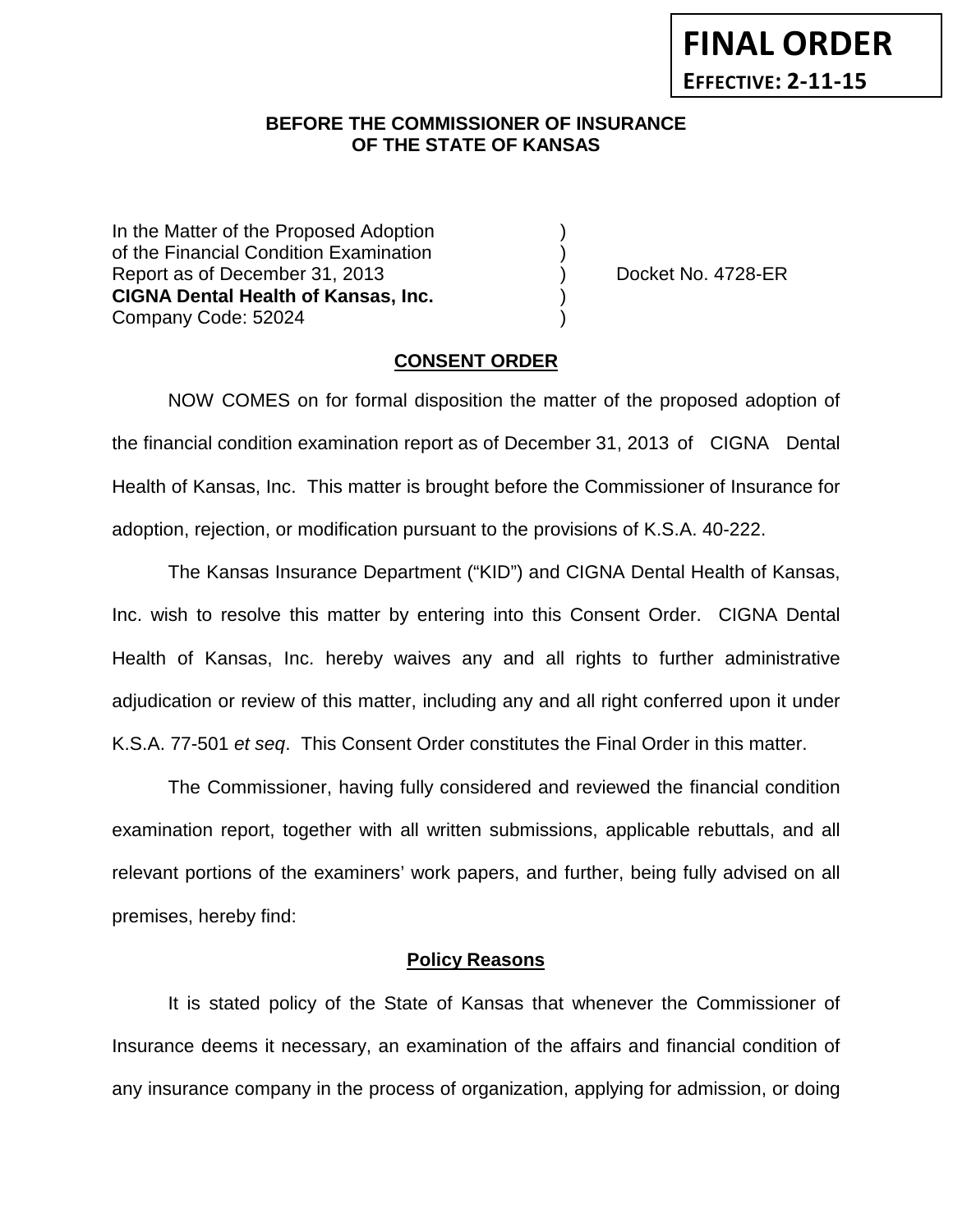business in this State can be undertaken. In all cases, such an examination must occur once every five (5) years. Through the examination process, the insurance consuming public will be well served and protected.

#### **Findings of Fact**

1. The Commissioner of Insurance has jurisdiction over this matter pursuant to K.S.A. 40-222.

2. An examination of CIGNA Dental Health of Kansas, Inc. was undertaken by the Kansas Insurance Department and was completed on October 10, 2014.

3. The examiner-in-charge tendered and filed with the Kansas Insurance Department a verified written report of the examination within thirty (30) days following completion of the examination, to wit; October 20, 2014.

4. Following receipt of the verified report, the Kansas Insurance Department transmitted the report to CIGNA Dental Health of Kansas, Inc., on October 29, 2014, with a duly executed notice advising the company of its opportunity to prepare and submit to the Kansas Insurance Department a written submission or rebuttal with respect to any and all matters contained in the report. CIGNA Dental Health of Kansas, Inc. was further advised that any written submission or rebuttal needed to be filed with the Kansas Insurance Department no later than thirty (30) days after receipt of the verified report.

5. CIGNA Dental Health of Kansas, Inc. filed a written acceptance of the verified report on November 25, 2014.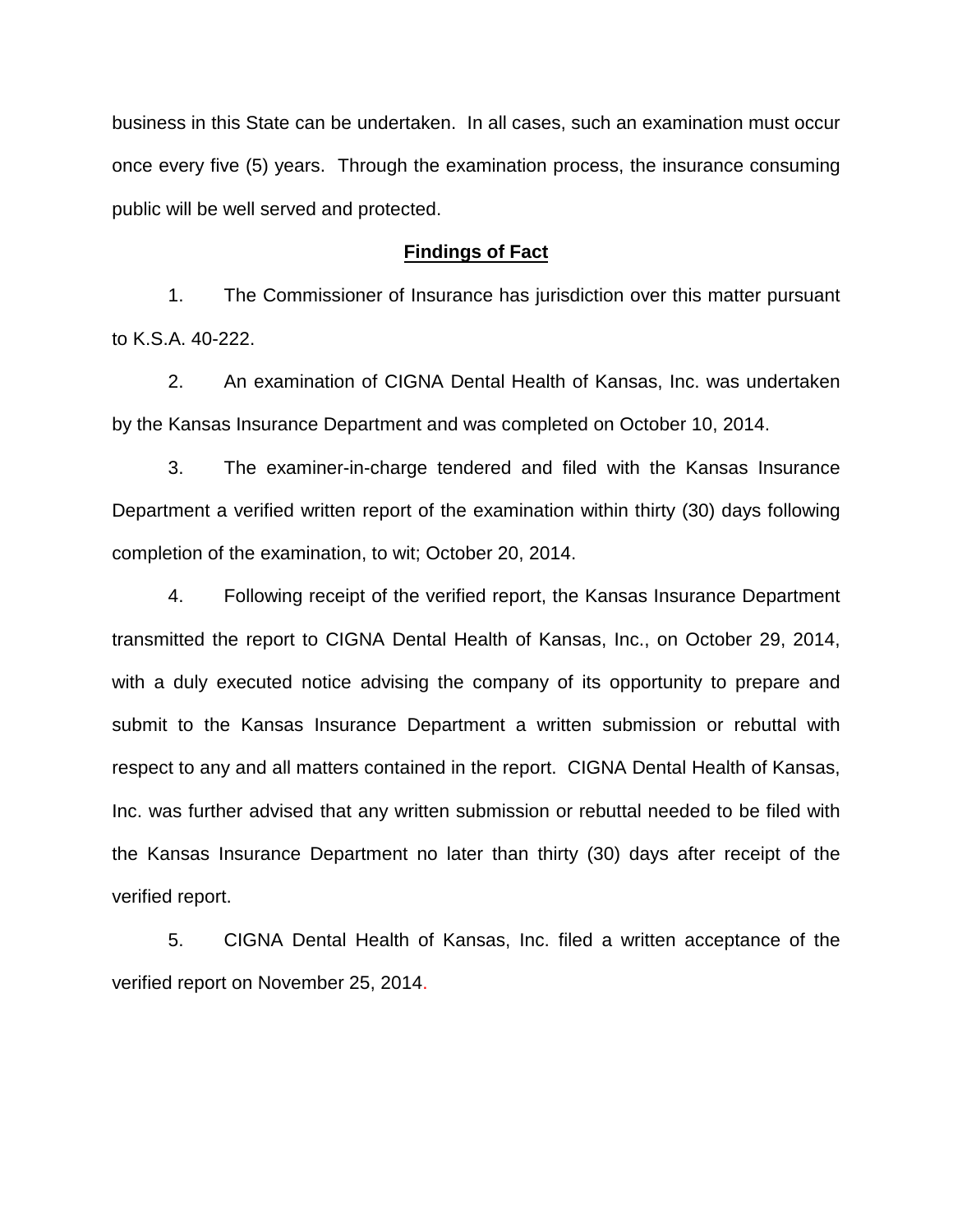6. Based upon the written submission tendered by CIGNA Dental Health of Kansas, Inc., the company took no exceptions to matters contained in the verified report.

7. Within thirty (30) days of the end of the time period allowed for written submission or rebuttal, the Commissioner of Insurance fully reviewed the report, together with all written submissions and rebuttals provided by CIGNA Dental Health of Kansas, Inc. The Commissioner of Insurance further reviewed all relevant workpapers.

8. No other written submissions or rebuttals were submitted by CIGNA Dental Health of Kansas, Inc.

## **Conclusion of Law**

9. K.S.A. 40-222(k)(2) provides:

"Within 30 days of the end of the period allowed for the receipt of written submissions or rebuttals, the commissioner shall fully consider and review the report, together with any written submissions or rebuttals and any relevant portions of the examiners workpapers and enter an order:

- (A) Adopting the examination report as filed or with modification or corrections. If the examination report reveals that the company is operating in violation of any law, regulation or prior order of the commissioner, the commissioner may order the company to take any action the commissioner considers necessary and appropriate to cure such violations; or
- (B) rejecting the examination report with directions to the examiners to reopen the examination for purposes of obtaining additional data, documentation or information, and refiling pursuant to subsection (k); or
- (C)call and conduct a fact-finding hearing in accordance with K.S.A. 40- 281 and amendments thereto for purposes of obtaining additional documentation, data, information and testimony."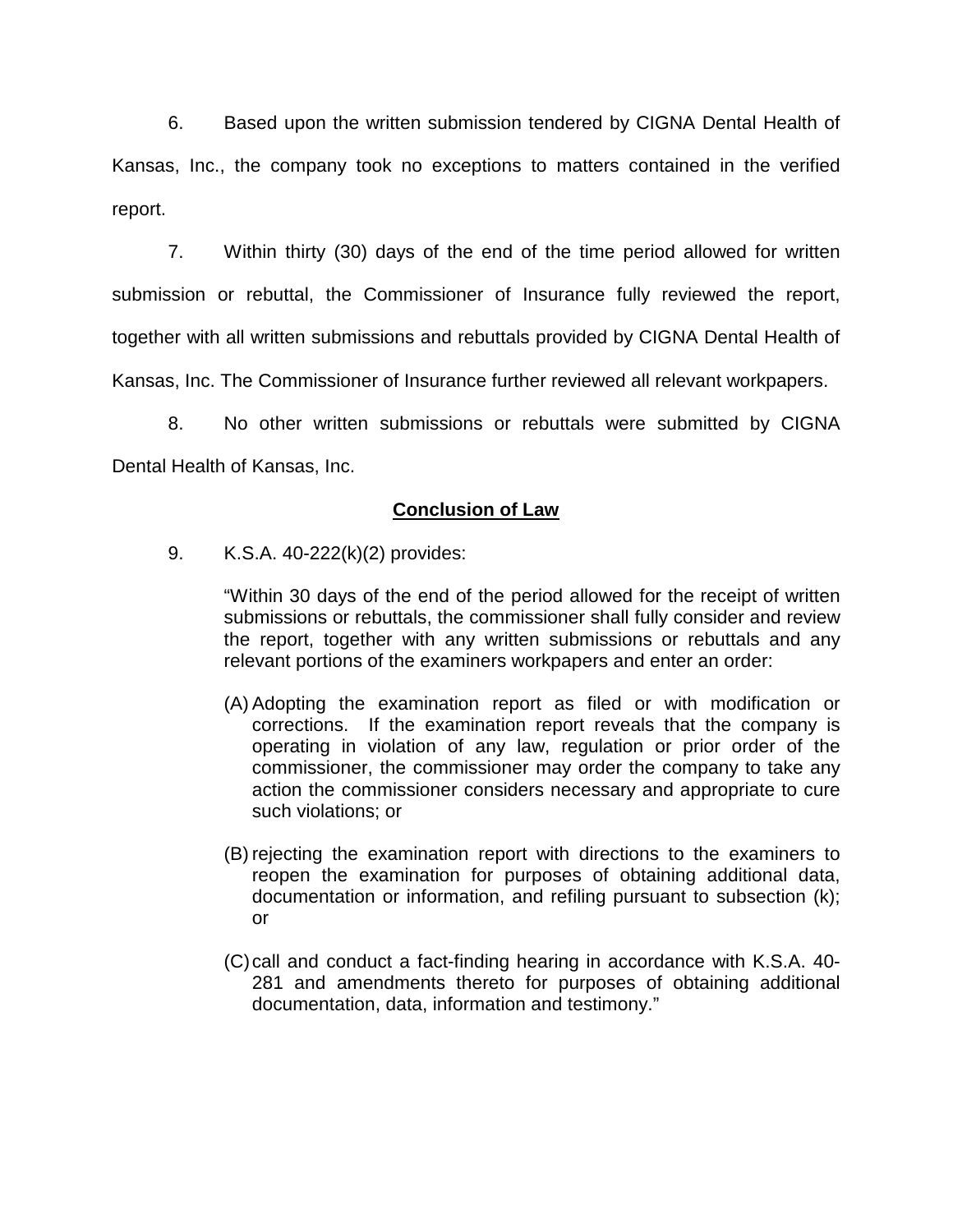10. Based upon the Findings of Fact enumerated in paragraphs #1 through #8 above, the financial condition examination report as of December 31, 2013 of CIGNA Dental Health of Kansas, Inc. should be adopted.

# **IT IS THEREFORE, BY THE COMMISSIONER OF INSURANCE, ORDERED THAT:**

1. The financial condition examination report as of December 31, 2013 of CIGNA Dental Health of Kansas, Inc. hereby is adopted.

2. The Commissioner of Insurance retains jurisdiction over this matter to issue any and all further Orders deemed appropriate or to take such further action necessary to dispose of this matter.

**IT IS SO ORDERED THIS \_\_11th\_\_ DAY OF\_\_\_February\_\_\_, 2015 IN THE CITY OF TOPEKA, COUNTY OF SHAWNEE, STATE OF KANSAS.**



\_/s/ Ken Selzer\_\_\_\_\_\_\_\_\_\_\_\_\_\_\_\_\_\_\_\_

Ken Selzer, CPA

Commissioner of Insurance

By:

/s/ Diane Minear

Diane Minear

Interim General Counsel